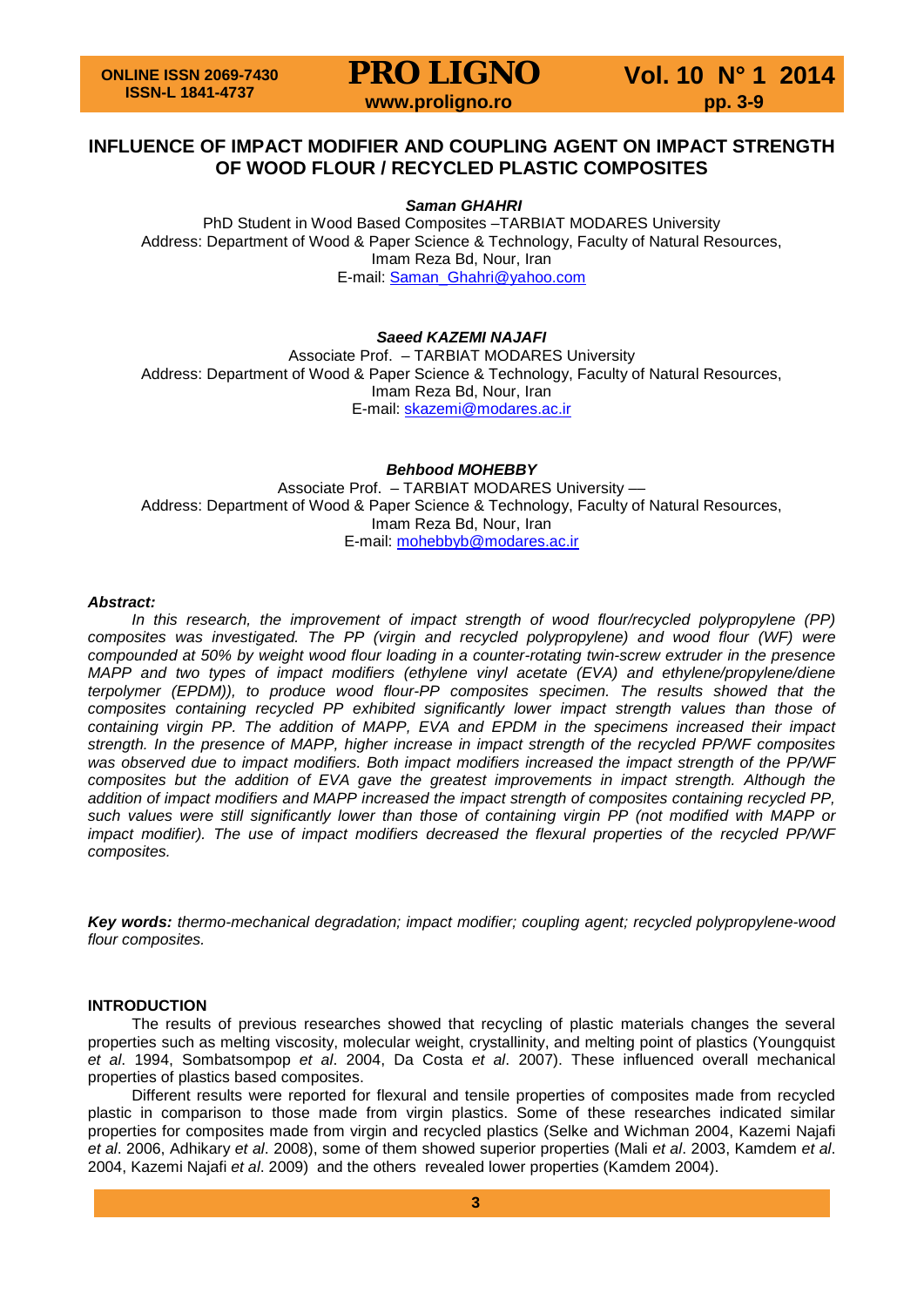**ONLINE ISSN 2069-7430 ISSN-L 1841-4737**

**PRO LIGNO** Vol. 10 N° 1 2014

In spite of flexural and tensile properties, the results of all researches showed lower impact strength of composites made from recycled plastics and lingocellulosic materials in comparison to composites made from virgin plastics (Kamdem *et al*. 2004, Kazemi Najafi *et al*. 2009). Lower impact strength of recycled plastic is responsible the lower impact strength of the WPCs containing recycled plastic. Plastic degradation frequently occurs when a polymer is submitted to a process or service. Degradation usually reduces impact strength of plastics. The decrease in impact strength depends on type and level of degradation. Kazemi Najafi *et al*. 2009 showed that the thermo-mechanical degradation during two time extrusion greatly decreases the impact strength of polypropylene and resulted WPCs.

One of the methods to improve impact strength of wood plastic composites is to use impact modifier (IM), and addition of elastomer to plastic (Ghahri *et al*. 2012). Many elastomers have been used as impact modifiers for PP and filled/reinforced PP systems such as WPCs (Oksman and Clemons 1998, Tasdemir and Yıldırım 2002, Farahmand *et al*. 2003, Hristov *et al*. 2004, Oksuz and Eroglu 2005, Feng *et al*. 2006). These elastomers are: ethylene/propylene copolymers (EPM) or ethylene/propylene/diene terpolymer (EPDM) styrene/butadiene/ styrene rubber (SBS), styrene-ethylene/ butylene-styrene (SEBS), SEBS-g-MAH acrylonitrile/butadiene rubber (NBR), ethylene vinyl acetate (EVA), chlorinated polyethylene (CPE), polyisobutylene (PIB), ethylene-propylene rubber(EPM), styrene/butadiene/rubber (SBR), maleic anhydride grafted EPDM, maleic anhydride grafted SEBS. Although, the impact modifiers have a positive effect on increasing impact strength, the negative effect of them on other mechanical properties must be considered.

Regarding to lower impact strength of WPCS made from recycled plastics (especially multi-degraded), the aim of this study is to investigate the improvement of impact strength of wood flour/recycled polypropylene composites by using EVA and EPDM as effective impact modifiers and coupling agent.

Although EVA and EPDM have been successfully used to improve impact properties in virgin plastic composites, no information on its effectiveness for recycled plastics is currently available.

### **MATERIAL AND METHODS**

### **Raw materials**

The PP with grade SI080 was supplied from Polynar Co. Tabriz, Iran). Maleated polypropylene (MAPP) produced by Kimia Javid Inc Isfahan, Iran with a melt flow index (MFI) 100g/10min (T=230ºC, load=2.16kg) and 1.1 percent coupled maleic anhydride was used as compatibilizer. The Ethylene vinyl acetate (EVA) (thermoplastic elastomer) supplied by LG Co. (Daesan petrochemical, South Korea) and ethylene-propylene-diene terpolymer (EPDM) supplied by BAYER Co. (Germany) was used as impact modifiers. Wood flour was obtained by screening industrial sawdust of Iranian beech (*Fagus orientalis*) collected from local mills to +60/-40 mesh particle size. The wood flour was dried in an oven for 24h at 80ºC.

The virgin PP supplied by the company was thermo-mechanically degraded under controlled conditions in a twin-screw extruder at a screw speed of 100 rpm and a temperature of 190ºC. The virgin PP was designated VPP, and R2PP and R5PP represent PP extruded two and five times, respectively.

### **Panel Manufacturing and Testing**

The PP (virgin and recycled polypropylene in 2nd and 5nd cycles) and wood flour were compounded at 50% (W/W) wood flour loading in a counter-rotating twin-screw extruder in presence of different impact modifiers (EVA and EPDM) at 6% (W/W) and MAPP 2% (W/W) to produce wood flour-PP composites.

Flexural modulus and strength of wood flour/recycled polypropylene composites were determined according to ASTM D 7031-04 specification. At least five replicates of each formulation were tested using a computer-controlled DARTEC machine. The speed of the crosshead was set at 5mm/min.

Un-notched impact tests were carried out according to ASTM D 256-90 specification using an Izod testing machine (Santam Co., Iran).

### **RESULTS AND DISCUSSIONS**

The effect of thermo-mechanically degradation of PP on impact strength of wood flour/PP composites is shown in Fig. 1. As can be clearly seen, Impact strength of the PP decrease with increased in the number of extrusion cycles. Duncan's multiple range test results show that the impact strength of R5PP is significantly lower than R2PP. Decrease in molecular weight of degraded PP leads to decrease in impact strength (Narasimha Murathy 2005).

**4**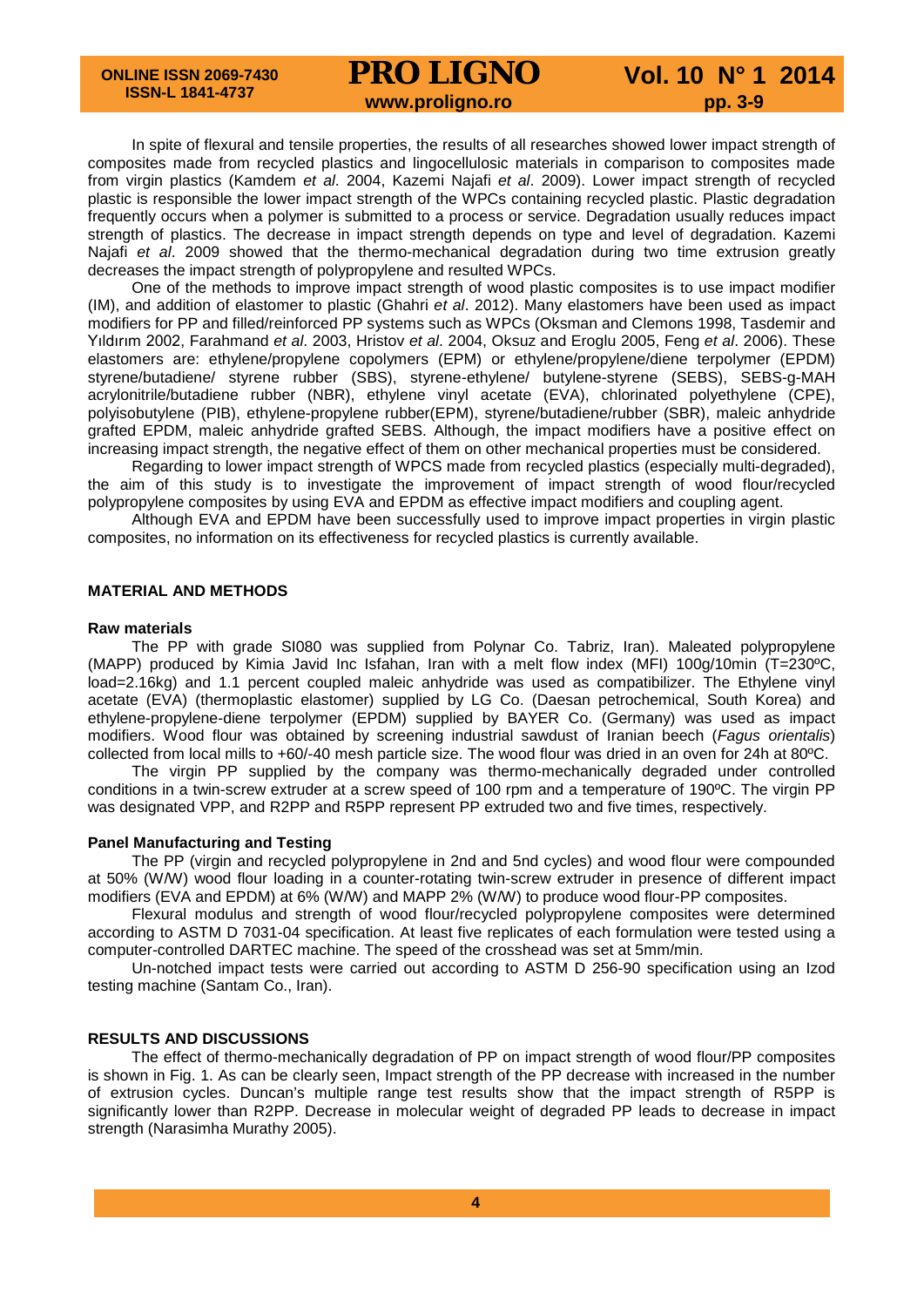

*Fig. 1*

### *Effect of thermo-mechanically degradation of PP on impact strength.*

Figs. 2 and 3 illustrate the effect of MAPP and impact modifiers type on impact strength of wood flour/ PP composites. With the addition of impact modifier, impact strength significantly increased. Also it can be seen that adding 2% MAPP increased the impact strength of composites. Poor adhesion between the PP matrix and wood flours causes weak mechanical properties of wood plastic composites MAPP improve adhesion between the matrix and wood flours, leading to increased impact strength. Both the impact and interfacial modifiers have significant toughening function on the unmodified PP/wood fiber composites as expressed by large enhancement of the total fracture energy of the modified composites. Maleated polypropylene mainly influenced the crack initiation stage and elastic part of the energy. The impact modifier had more pronounced effect on the crack propagation phase and plastic energy as a result of optimal interfacial bond between the matrix and fibers (Hristov *et al*. 2004). The impact strength of composites containing R2PP and R5PP modified with EVA are more than composites modified with EPDM.



*Fig. 2 Effect of MAPP and impact modifiers on impact strength of composites made of two times extruded PP (codes similar to Fig. 1).*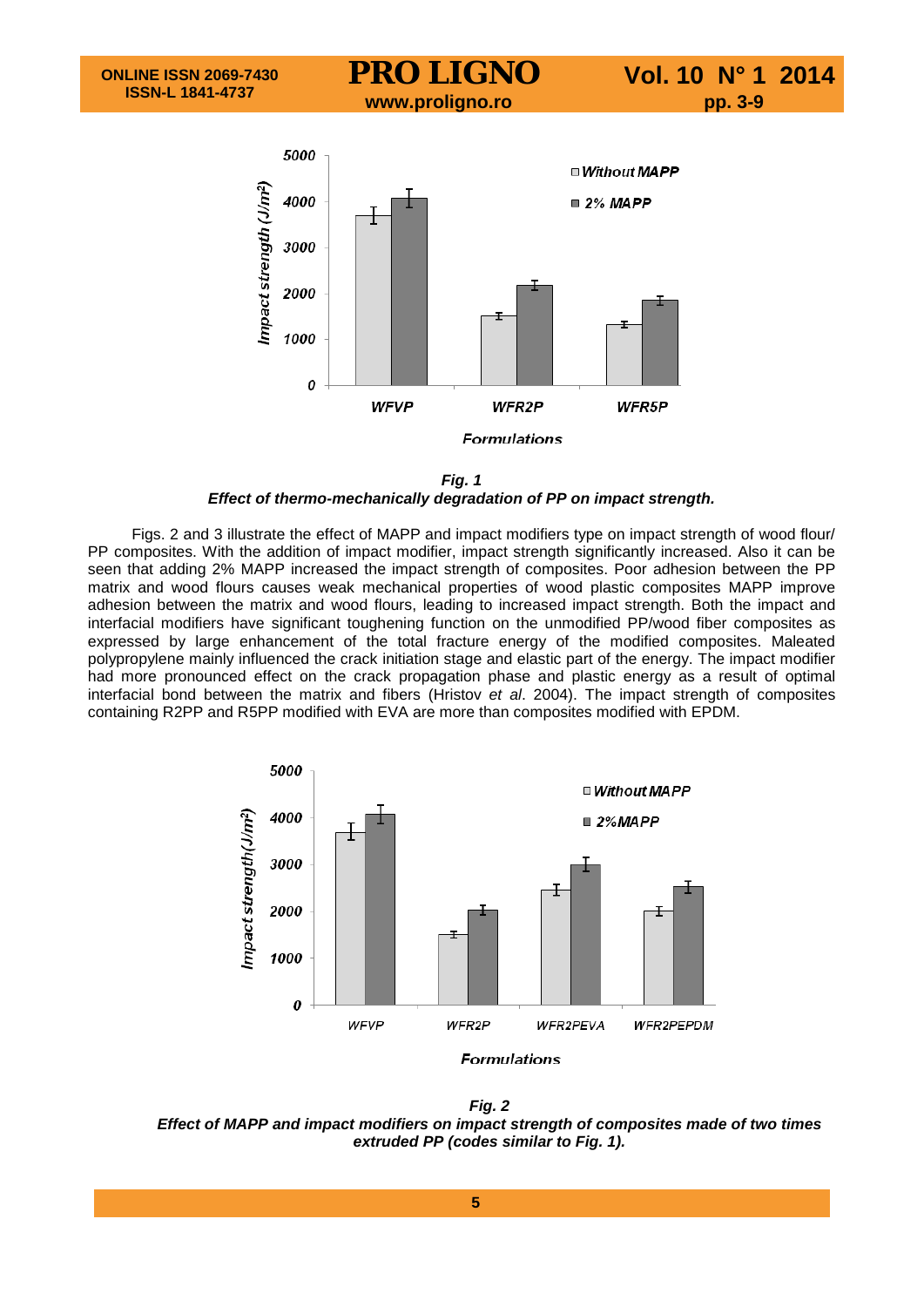

*Fig. 3 Effect of MAPP and impact modifiers on impact strength of composites made of five times extruded PP (cods similar to Fig. 1).*

Figs. 4 and 5 indicate the effect of impact modifier type on flexural modulus of wood plastic composites. Both impact modifiers reduced flexural modulus of wood plastic composites significantly. This phenomenon was caused by structural characteristics of impact modifier, that is, low modulus of elasticity and weak adhesion between impact modifiers and the PP matrix (Ghahri *et al*. 2012). MAPP coupling agent creates a strong and effective interface between the polar wood flour and non-polar plastic materials and optimizes the Stress transfer from matrix to lingo cellulosic filler, so using MAPP improves this property.



*Fig. 4 Effect of MAPP and impact modifiers on flexural modulus of composites made of two times extruded PP (codes similar to Fig. 1).*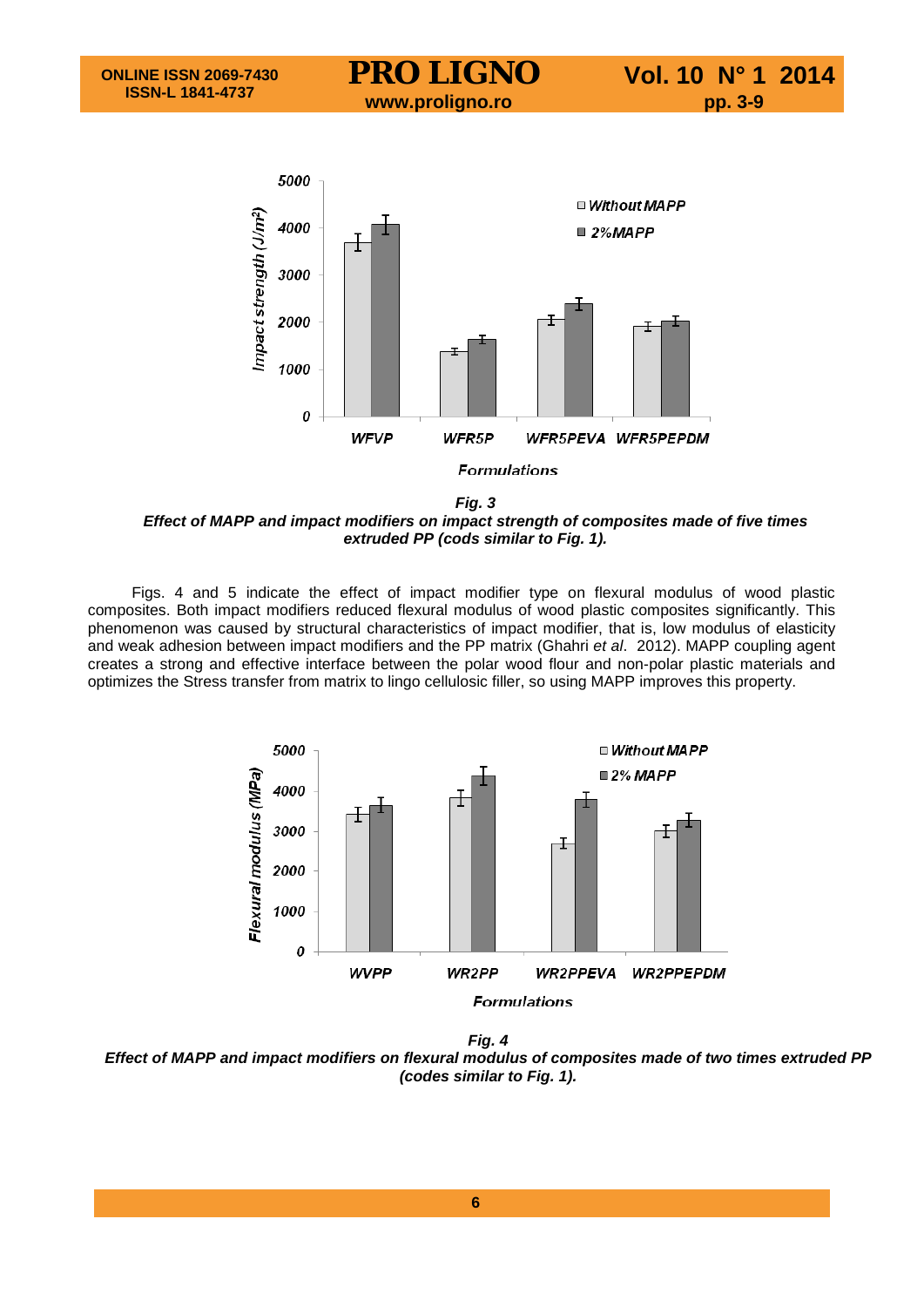

*Fig. 5 Effect of MAPP and impact modifiers on flexural modulus of composites made of five times extruded PP (codes similar to Fig. 1).*

The effects of impact modifier type and MAPP on Flexural strength of composites are shown in Fig. 6 and 7. The results showed that both impact modifiers reduce the Flexural strength of wood recycled plastic composites. The reason for the decrease in the flexural strength of the composites can be related to the structure of the impact modifier such as low flexural strength (Sheng *et al*. 2008, Tochacek *et al.* 2008). The flexural strength of composites containing MAPP is significantly higher than those without MAPP.



*Fig 6. Effect of MAPP and impact modifiers on flexural strength of composites made of two times extruded PP (codes similar to Fig. 1).*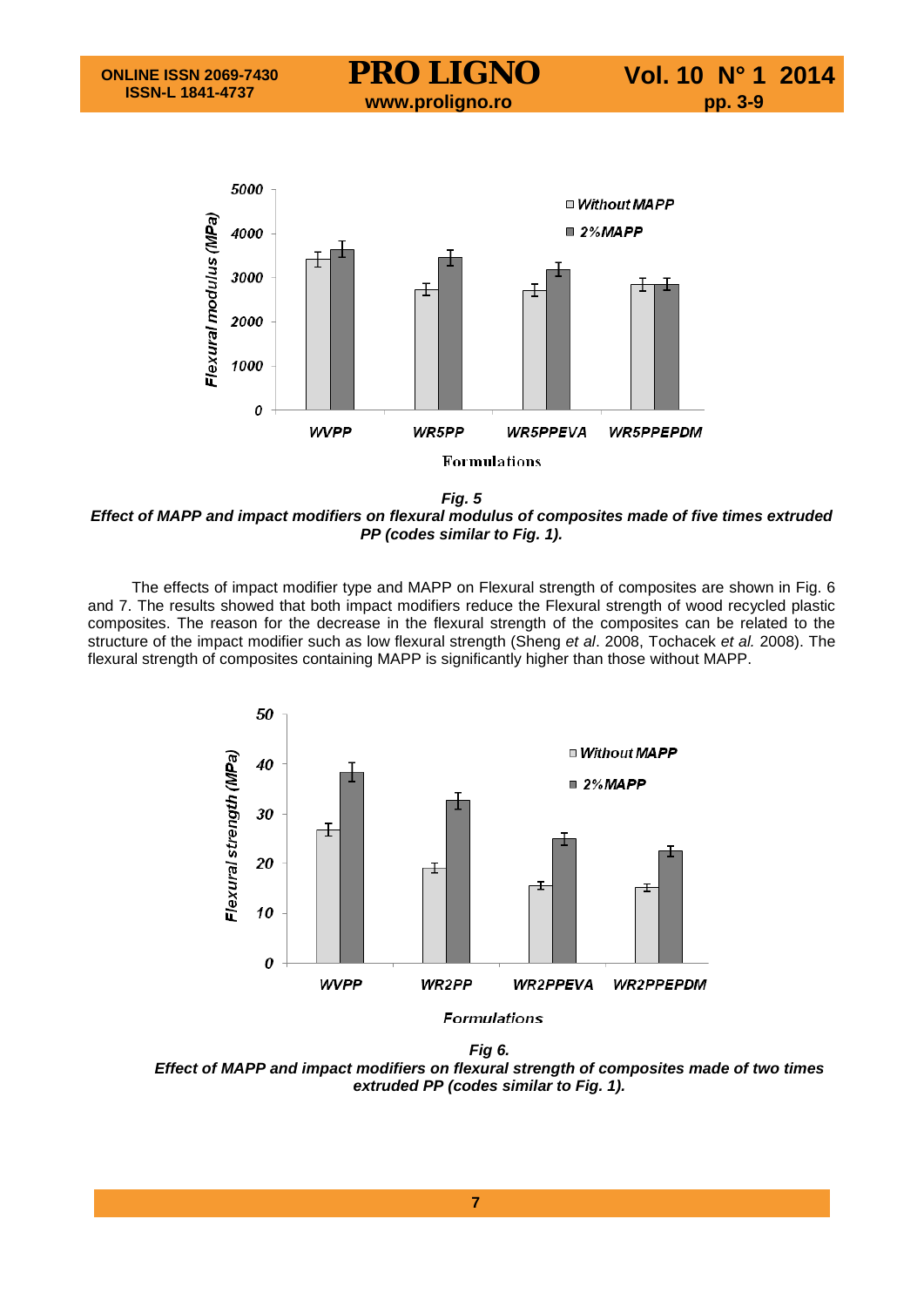

*Fig. 7 Effect of MAPP and impact modifiers on flexural strength of composites made of five times extruded PP (codes similar to Fig. 1).*

## **CONCLUSIONS**

The effects of Impact Modifier and Coupling Agent on Impact Strength of Wood Flour/Recycled Polypropylene Composites were studied in this research. The following conclusions can be drawn from the results of this work.

- Composites containing recycled PP exhibited significantly lower impact strengths than those containing VPP.
- Impact strength of composites containing recycled PP was improved by using MAPP and impact modifiers.
- Impact modifiers decreased flexural properties of wood flour-recycled PP composites.

• The improved impact strengths of wood flour-recycled PP composites were still significantly lower than those containing VPP (not modified with MAPP or impact modifier).

## **REFERENCES**

Adhikary KB, Pang Sh, Staiger MP (2008) Dimensional stability and mechanical behavior of wood–plastic composites based on recycled and virgin high-density polyethylene (HDPE), Composites, Part B 39:807– 815.

American Society for Testing and Material (2004) Evaluating Mechanical and physical properties of woodplastic Composite ASTM D 7031-04, West Conshohocken, PA, USA.

American Society for Testing and Material (1990) ASTM D256-90b, West Conshohocken, Pa. USA.

Da Costa HM, Ramos VD, Oliveira MG (2007) Degradation of polypropylene (PP) during multiple extrusions: Thermal analysis, mechanical properties and analysis of variance, Polymer Testing 26:674-684.

Farahmand F, Shokrollahi P, Mehrabzadeh M (2003) Recycling of commingled Plastic Waste Containing Polyvinilcholoride, Polypropylene, Polyethylene, and Paper, Iranian Polymer Journal, 12(3):185-190.

Feng J, Te-fu Q (2006) Toughening wood/polypropylene composites with polyethylene octane Elastomer (POE), Journal of Forestry Research, 17(4):312−314.

Ghahri S, Kazemi Najafi S, Mohebby B, Tajvidi M (2012) Impact strength improvement of Wood Flour-Recycled Polypropylene Composites, Journal of Applied Polymer Science, Vol. 124:1074–1080.

Hristov VN, Lach R, Grellmann W (2004) Impact fracture behavior of modified polypropylene/wood fiber